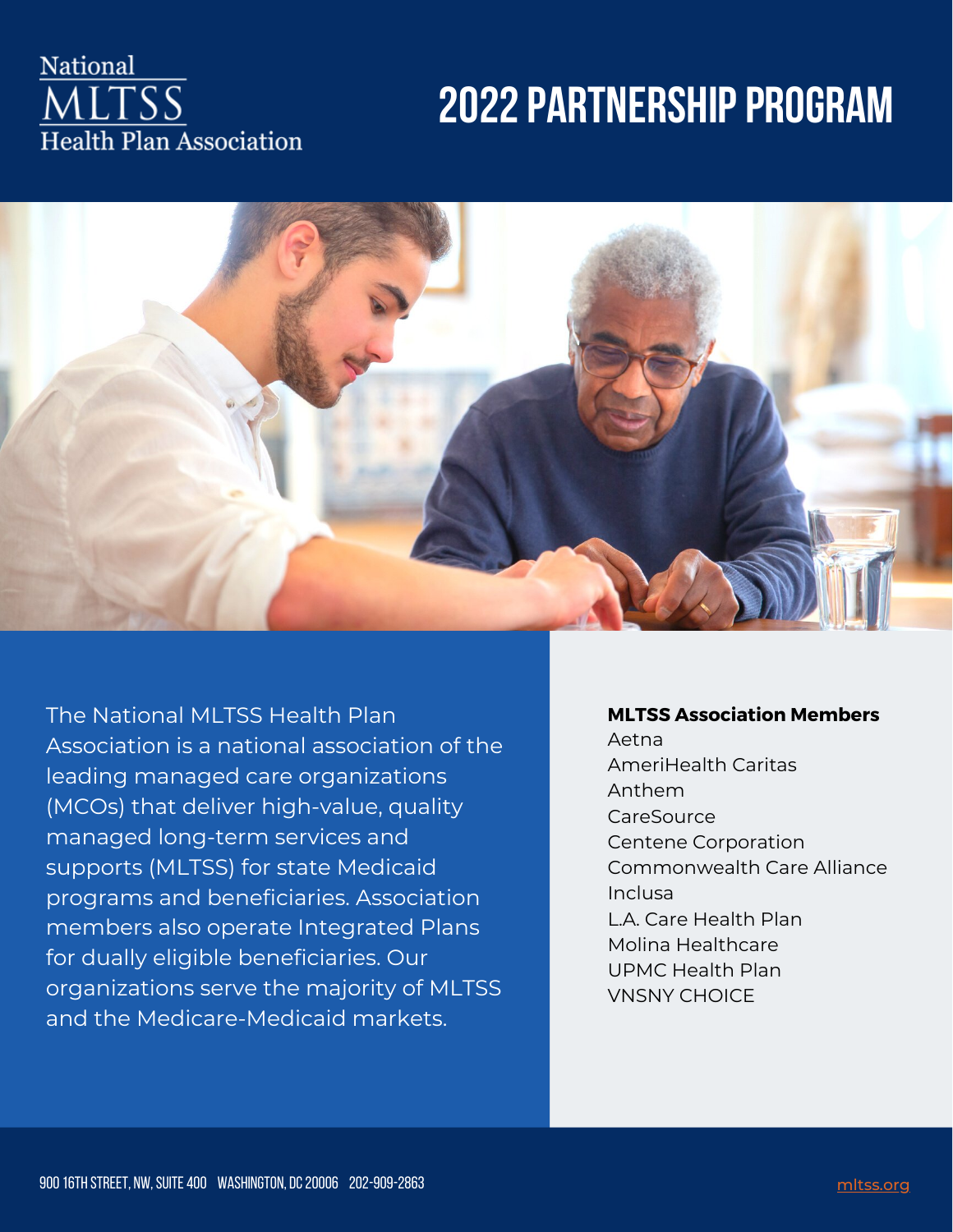# **2022 PARTNERSHIP PROGRAM**

### Our Partnership Program

Our Partnership Program allows companies to demonstrate their leadership and commitment to our shared goal of providing the highest quality care to vulnerable populations.With 3 levels of commitment, partner companies can choose the best program option for their goals. Commitments run on an anniversary basis—partners can sign on at any time and receive benefits for a year.

## **Partnership Program Benefits**

**Networking Education Promotion**



**LEADERS** are companies whose own mission highly aligns with the mission of the Association. They demonstrate excellence in their field through superior service to those who need long-term services and supports. Leaders have specific **networking opportunities** throughout the year with decision makers of the member health plans. They enjoy the full benefits of the Partnership Program, including **educational and promotional opportunities**.

**ALLIES** are interested in the **educational opportunities** that are provided by the Association. They want to be at the forefront of the changes to long-term care services and supports policy both at the federal and state level. Partners also enjoy the **promotional opportunities** of the Partnership Program, including being marketed to member health plans and listed publicly on our website and in the Preferred Vendor directory.



**PREFERRED VENDORS** are recognized for their support the mission of the Association. They are interested in **promotional opportunities**. They are promoted to member health plans and listed publicly on our website and in the Preferred Vendor directory.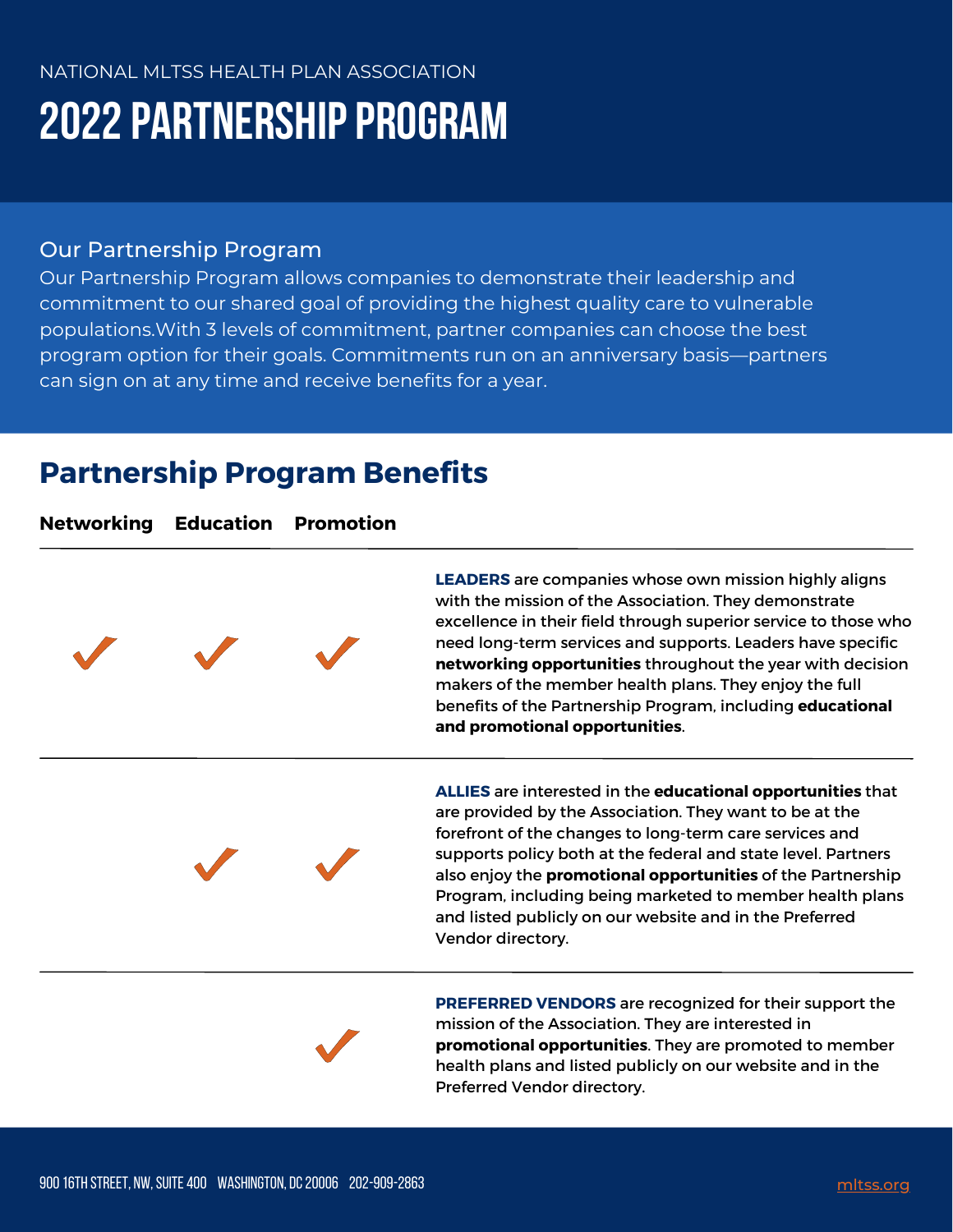# **2022 PARTNERSHIP PROGRAM**

### **Partnership Program Benefits**

#### **Networking Opportunities**

- Join Association members during in-person sessions. (2x/year)
- Interact with Association members through actively facilitated virtual meet-ups. (1x/year)
- Receive contact information of meeting attendees.

#### **Educational Opportunities**

- Participate in virtual forums where industry experts and member health plans discuss strategy and policy.
- Learn best practices on reaching MLTSS health plan decision makers.
- Receive regular email updates on key Association activities.

#### **Promotional Opportunities**

- Be promoted to MLTSS Association member health plans through meeting materials and Association communications.
- Be recognized on the MLTSS Association website (logo and link).
- Be listed in the online MLTSS Association Preferred Vendor Directory, including information specific to your company and contact information.
- Use the MLTSS logo to promote your recognition as a Preferred Vendor of the Association.



#### **Exclusive Opportunities for Leader-Level Partners**

- Organizations who are interested in exclusive time with decision makers at member health plans are invited to participate in oneon-one sessions.
- Sponsorships of meals during in-person meeting sessions are also available. MLTSS Association will post signage with the company name/logo and distribute collateral provided by the company. The company will be invited to give brief opening remarks to promote their company and services.